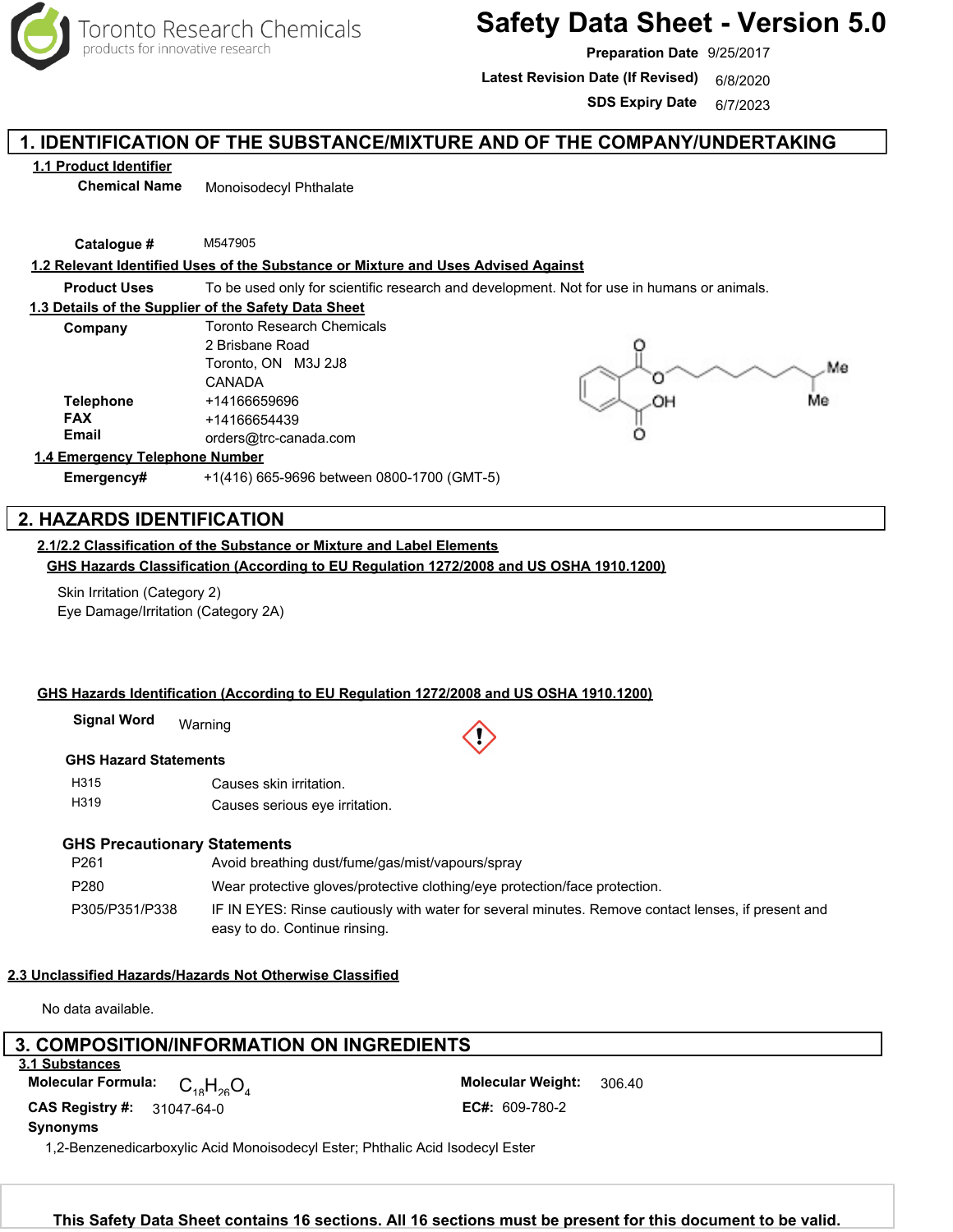#### **3.2 Mixtures**

Not a mixture.

# **4. FIRST AID MEASURES**

# **4.1 Description of First Aid Measures**

#### **General Advice**

If medical attention is required, show this safety data sheet to the doctor.

#### **If Inhaled**

If inhaled, move person to fresh air. If not breathing, give artificial respiration and consult a physician.

#### **In Case of Skin Contact**

Wash affected area with soap and water. Consult a physician if any exposure symptoms are observed.

#### **In Case of Eye Contact**

Immediately rinse eyes with plenty of water for at least 15 minutes. Consult a physician.

#### **If Swallowed**

Never give anything by mouth to an unconscious person. Rinse mouth with water. Do NOT induce vomiting unless advised to do so by a physician or Poison Control Center. Seek medical attention.

#### **4.2 Most Important Symptoms and Effects, Both Acute and Delayed**

The most important known symptoms and effects are described in the labeling (see section 2.2) and/or section 11.

#### **4.3 Indication of any Immediate Medical Attention and Special Treatment Needed**

No data available.

#### **5. FIREFIGHTING MEASURES**

#### **5.1 Extinguishing Media**

Use water spray, alcohol-resistant foam, dry chemical or carbon dioxide.

#### **5.2 Special Hazards Arising from the Substance or Mixture**

Carbon oxides

#### **5.3 Advice for Firefighters**

Wear self contained breathing apparatus for fire fighting if necessary.

#### **5.4 Further Information**

No data available.

# **6. ACCIDENTAL RELEASE MEASURES**

#### **Personal precautions**

Wear respiratory protection. Avoid dust formation. Avoid breathing vapours, mist or gas. Ensure adequate ventilation. Evacuate personnel to safe areas. Avoid breathing dust.

#### **Environmental precautions**

Prevent further leakage or spillage if safe to do so. Do not let product enter drains.

#### **Method and materials for containment and cleaning up**

Pick up and arrange disposal without creating dust. Sweep up and shovel. Keep in suitable, closed containers for disposal.

# **7. HANDLING AND STORAGE**

#### **7.1 Precautions for safe handling**

Avoid contact with skin and eyes. Avoid formation of dust and aerosols. Provide appropriate exhaust ventilation at places where dust is formed.

#### **7.2 Conditions for safe storage**

Keep container tightly closed in a dry and well-ventilated place. Keep in a dry place.

# Storage conditions: Refrigerator

# **7.3 Specific End Uses**

For scientific research and development only. Not for use in humans or animals.

# **8. EXPOSURE CONTROLS/PERSONAL PROTECTION**

**8.1 Control Parameters**

Toronto Research Chemicals - M547905 Page <sup>2</sup> **This Safety Data Sheet contains 16 sections. All 16 sections must be present for this document to be valid.**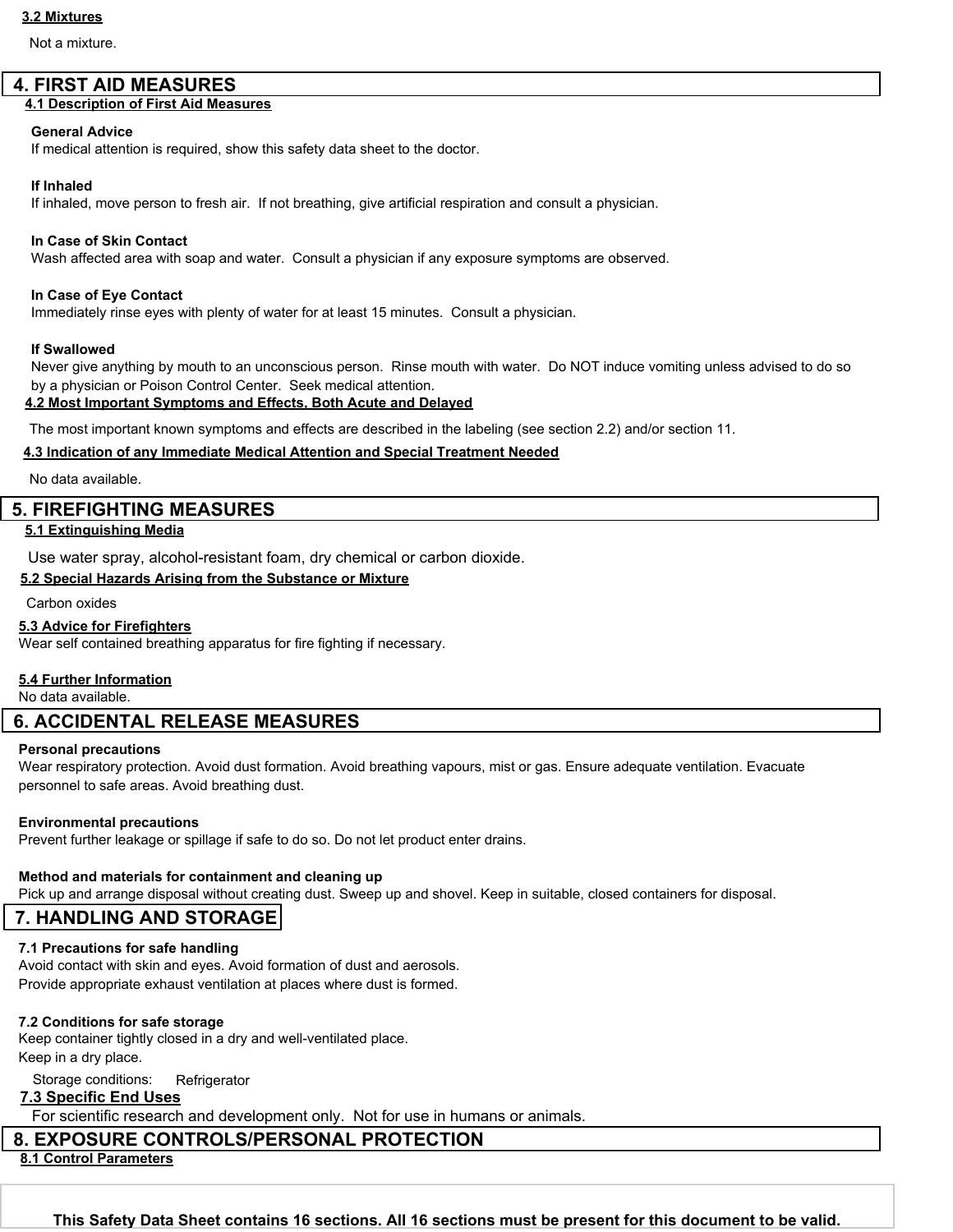Contains no components with established occupational exposure limits.

#### **8.2 Exposure Controls**

#### **Appropriate Engineering Controls**

A laboratory fumehood or other appropriate form of local exhaust ventilation should be used to avoid exposure.

#### **Personal Protective Equipment**

All recommendations below are advisory in nature and a risk assessment should be performed by the employer/end user prior to use of this product. The type of protective equipment must be selected based on the amount and concentration of the dangerous material being used in the workplace.

#### **Eye/Face Protection**

Safety goggles or face shield. All equipment should have been tested and approved under appropriate standards, such as NIOSH (US), CSA (Canada), or EN 166 (EU).

#### **Skin Protection**

Gloves should be used when handling this material. Gloves are to be inspected prior to use. Contaminated gloves are to be removed using proper glove removal technique so that the outer surface of the glove does not contact bare skin. Dispose of contaminated gloves after use in compliance with good laboratory practices and local requirements.

Gloves used for incidental exposures (splash protection) should be designated as "chemical resistant" by EU standard EN 374 with the resistance codes corresponding to the anticipated use of the material. Unrated gloves are not recommended. Suggested gloves: AnsellPro Sol-Vex nitrile gloves style 37-175, 15 mil thickness. Penetration time has not been determined.

Gloves used for prolonged direct exposure (immersion) should be designated "chemical resistant" as per EN 734 with the resistance codes corresponding to the anticipated use of the material.

Suggested gloves: AnsellPro Viton/Butyl gloves style 38-612, 4/8 mil thickness.

Penetration time has not been determined.

These recommendations may not apply if the material is mixed with any other chemical, or dissolved into a solution. A risk assessment must be performed to ensure the gloves will still offer acceptable protection.

#### **Body Protection**

Fire resistant (Nomex) lab coat or coveralls.

#### **Respiratory Protection**

Recommended respirators are NIOSH-approved N100 or CEN-approved FFP3 particulate respirators. These are to be only used as a backup to local exhaust ventilation or other engineering controls. If the respirator is the only means of protection, a full-face supplied air respirator must be used.

| A) Appearance                             | B) Odour                                     |
|-------------------------------------------|----------------------------------------------|
| Clear Colourless Oil                      | No data available                            |
| C) Odour Threshold                        | D) pH                                        |
| No data available                         | No data available                            |
| E) Melting Point/Freezing Point           | F) Initial Boiling Point/Boiling Range       |
| No data available                         | No data available                            |
| G) Flash point                            | H) Evaporation Rate                          |
| No data available                         | No data available                            |
| I) Flammability (Solid/Gas)               | J) Upper/Lower Flammability/Explosive Limits |
| No data available                         | No data available                            |
| K) Vapour Pressure                        | L) Vapour Density                            |
| No data available                         | No data available                            |
| <b>M) Relative Density</b>                | N) Solubility                                |
| No data available                         | Chloroform (Slightly), Methanol (Slightly)   |
| O) Partition Coefficient: n-octanol/water | P) Auto-Ignition Temperature                 |
| No data available                         | No data available                            |
| Q) Decomposition Temperature              | R) Viscosity                                 |
| No data available                         | No data available                            |
| <b>S) Explosive Properties</b>            | <b>T) Oxidizing Properties</b>               |
| No data available                         | No data available                            |

**This Safety Data Sheet contains 16 sections. All 16 sections must be present for this document to be valid.**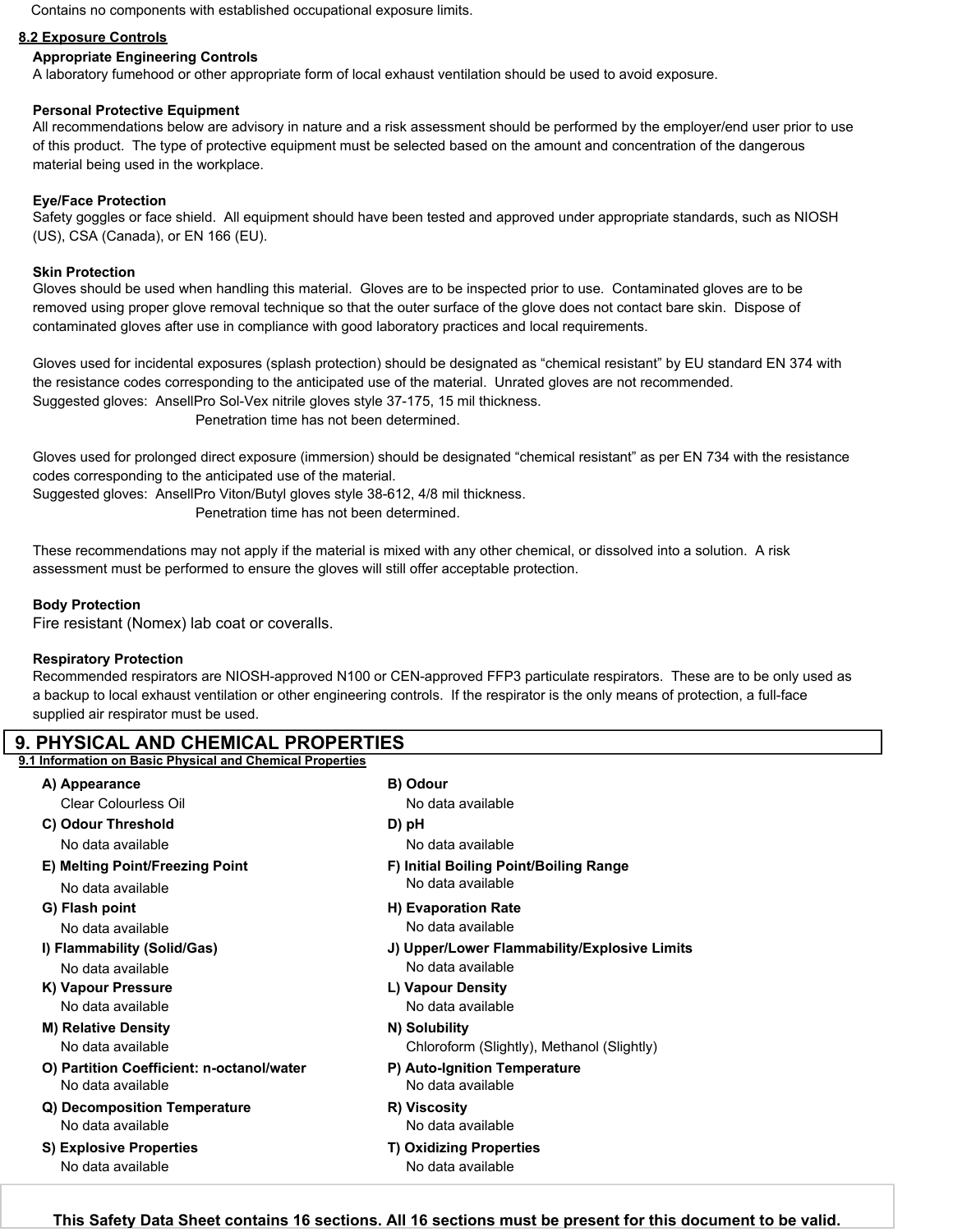# **10. STABILITY AND REACTIVITY**

# **10.1 Reactivity**

No data available.

#### **10.2 Chemical Stability**

Stable under recommended storage conditions.

#### **10.3 Possibility of Hazardous Reactions**

No data available.

### **10.4 Conditions to Avoid**

No data available.

#### **10.5 Incompatible Materials**

Strong oxidizing agents.

#### **10.6 Hazardous Decomposition Products**

**In the event of fire:** See section 5. **Other decomposition products:** No data available.

### **11. TOXICOLOGICAL INFORMATION**

#### **11.1 Information on Toxicological Effects**

#### **A) Acute Toxicity**

**Dermal LD50:** No data available.

### **B) Skin Corrosion/Irritation**

Moderate skin irritant.

#### **C) Serious Eye Damage/Irritation**

Moderate eye irritant.

#### **D) Respiratory or Skin Sensitization**

No data available

# **E) Germ Cell Mutagenicity**

No data available

#### **F) Carcinogenicity**

No data available

#### **G) Reproductive Toxicity/Teratogenicity**

No data available

#### **H) Single Target Organ Toxicity - Single Exposure**

No data available

# **I) Single Target Organ Toxicity - Repeated Exposure**

No data available

#### **J) Aspiration Hazard**

No data available

# **K) Potential Health Effects and Routes of Exposure**

**Inhalation**

May be harmful if inhaled. Causes respiratory tract irritation.

### **Ingestion**

May be harmful if swallowed.

# **Skin**

May be harmful if absorbed through skin. Causes skin irritation.

# **Eyes**

Causes eye irritation.

# **L) Signs and Symptoms of Exposure**

The most important known symptoms and effects are described in the labeling (see section 2.2) and/or section 11.

To the best of our knowledge, the chemical, physical, and toxicological properties of this material have not been

# thoroughly investigated.

**M) Additional Information**

RTECS: Not available.

# **12. ECOLOGICAL INFORMATION**

**12.1 Toxicity**

No data available.

**Oral LD50:** No data available. **Inhalation LC50:** No data available.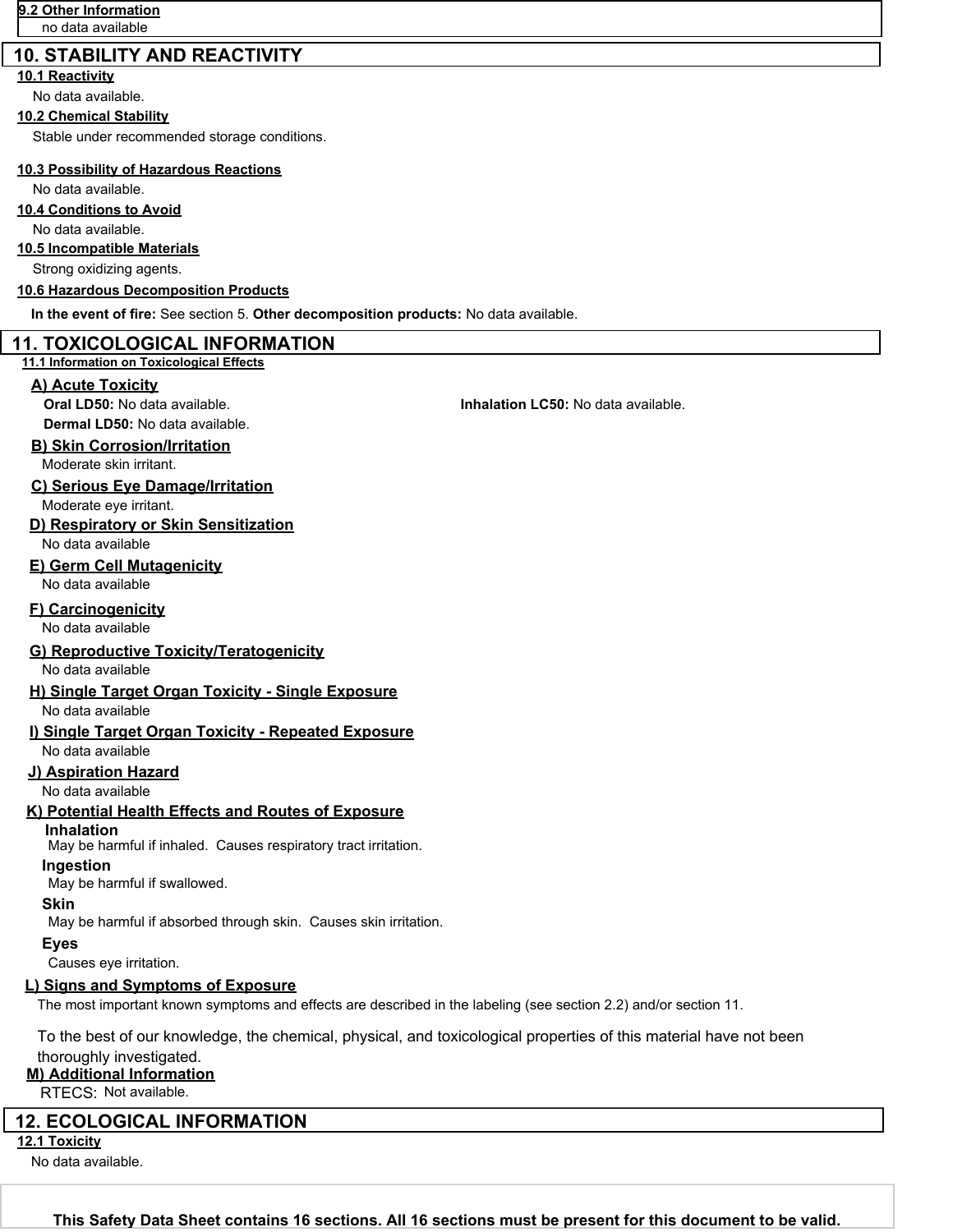| No data available.<br><b>12.3 Bioaccumulative Potential</b><br>No data available.<br>12.4 Mobility in Soil<br>No data available.<br>12.5 Results of PBT and vPvB Assessment<br>No data available.<br>12.6 Other Adverse Effects<br>No data available.<br><b>13. DISPOSAL CONSIDERATIONS</b><br><b>13.1 Waste Treatment Methods</b><br>A) Product<br>Product may be burned in an incinerator equipped with afterburner and scrubber. Excess and expired materials are to<br>be offered to a licensed hazardous material disposal company. Ensure that all Federal and Local regulations regarding<br>the disposal and destruction of this material are followed.<br><b>B) Contaminated Packaging</b><br>Dispose of as above.<br>C) Other Considerations<br>Product is not to be disposed of in sanitary sewers, storm sewers, or landfills.<br><b>14. TRANSPORT INFORMATION</b><br>14.1 UN Number<br>DOT (US): N/A<br>IATA: N/A<br>IMDG: N/A<br>ADR/RID: N/A<br>14.2 UN Proper Shipping Name<br>DOT (US)/IATA:<br>Not dangerous goods<br>IMDG/ARD/RID:<br>Not dangerous goods<br>14.3 Transport Hazard Class(es)<br>DOT (US): N/A<br>IATA: N/A<br>IMDG: N/A<br>ADR/RID: N/A<br><b>14.4 Packing Group</b><br>DOT (US): N/A<br>IATA: N/A<br>IMDG: N/A<br>ADR/RID: N/A<br><b>14.5 Environmental Hazards</b><br>DOT (US): None<br>IATA: None<br>IMDG: None<br>ADR/RID: None<br><b>14.6 Special Precautions for User</b><br>None<br><b>15. REGULATORY INFORMATION</b><br>This safety data sheet complies with the requirements of WHMIS (Canada), OSHA 1910.1200 (US), and EU Regulation<br>EC No. 1907/2006 (European Union).<br>15.1 Safety, Health and Environmental Requlations/Legislation Specific for the Substance or Mixture<br>A) Canada<br><b>DSL/NDSL Status:</b><br>This product is not listed on the Canadian DSL/NDSL.<br><b>B) United States</b><br><b>TSCA Status:</b> This product is not listed on the US EPA TSCA.<br>C) European Union<br><b>ECHA Status:</b> This product is not registered with the EU ECHA.<br><b>15.2 Chemical Safety Assessment</b><br>No data available<br><b>16. OTHER INFORMATION</b><br><b>16.1 Revision History</b><br><b>Original Publication Date:</b><br>9/25/2017<br><b>16.2 List of Abbreviations</b><br>LD50<br>Median lethal dose of a substance required to kill 50% of a test population.<br>LC50<br>Medial lethal concentration of a substance required to kill 50% of a test population.<br>LDLo<br>Lowest known lethal dose<br>TDLo<br>Lowest known toxic dose<br><b>IARC</b><br>International Agency for Research on Cancer<br><b>NTP</b><br>National Toxicology Program<br><b>RTECS</b><br>Registry of Toxic Effects of Chemical Substances<br>16.3 Further Information |                                    |  |  |  |  |  |  |  |
|--------------------------------------------------------------------------------------------------------------------------------------------------------------------------------------------------------------------------------------------------------------------------------------------------------------------------------------------------------------------------------------------------------------------------------------------------------------------------------------------------------------------------------------------------------------------------------------------------------------------------------------------------------------------------------------------------------------------------------------------------------------------------------------------------------------------------------------------------------------------------------------------------------------------------------------------------------------------------------------------------------------------------------------------------------------------------------------------------------------------------------------------------------------------------------------------------------------------------------------------------------------------------------------------------------------------------------------------------------------------------------------------------------------------------------------------------------------------------------------------------------------------------------------------------------------------------------------------------------------------------------------------------------------------------------------------------------------------------------------------------------------------------------------------------------------------------------------------------------------------------------------------------------------------------------------------------------------------------------------------------------------------------------------------------------------------------------------------------------------------------------------------------------------------------------------------------------------------------------------------------------------------------------------------------------------------------------------------------------------------------------------------------------------------------------------------------------------------------------------------------------------------------------------------------------------------------------------------------------------------------------------------------------------------------------------------------------------------------------|------------------------------------|--|--|--|--|--|--|--|
|                                                                                                                                                                                                                                                                                                                                                                                                                                                                                                                                                                                                                                                                                                                                                                                                                                                                                                                                                                                                                                                                                                                                                                                                                                                                                                                                                                                                                                                                                                                                                                                                                                                                                                                                                                                                                                                                                                                                                                                                                                                                                                                                                                                                                                                                                                                                                                                                                                                                                                                                                                                                                                                                                                                                | 12.2 Persistance and Degradability |  |  |  |  |  |  |  |
|                                                                                                                                                                                                                                                                                                                                                                                                                                                                                                                                                                                                                                                                                                                                                                                                                                                                                                                                                                                                                                                                                                                                                                                                                                                                                                                                                                                                                                                                                                                                                                                                                                                                                                                                                                                                                                                                                                                                                                                                                                                                                                                                                                                                                                                                                                                                                                                                                                                                                                                                                                                                                                                                                                                                |                                    |  |  |  |  |  |  |  |
|                                                                                                                                                                                                                                                                                                                                                                                                                                                                                                                                                                                                                                                                                                                                                                                                                                                                                                                                                                                                                                                                                                                                                                                                                                                                                                                                                                                                                                                                                                                                                                                                                                                                                                                                                                                                                                                                                                                                                                                                                                                                                                                                                                                                                                                                                                                                                                                                                                                                                                                                                                                                                                                                                                                                |                                    |  |  |  |  |  |  |  |
|                                                                                                                                                                                                                                                                                                                                                                                                                                                                                                                                                                                                                                                                                                                                                                                                                                                                                                                                                                                                                                                                                                                                                                                                                                                                                                                                                                                                                                                                                                                                                                                                                                                                                                                                                                                                                                                                                                                                                                                                                                                                                                                                                                                                                                                                                                                                                                                                                                                                                                                                                                                                                                                                                                                                |                                    |  |  |  |  |  |  |  |
|                                                                                                                                                                                                                                                                                                                                                                                                                                                                                                                                                                                                                                                                                                                                                                                                                                                                                                                                                                                                                                                                                                                                                                                                                                                                                                                                                                                                                                                                                                                                                                                                                                                                                                                                                                                                                                                                                                                                                                                                                                                                                                                                                                                                                                                                                                                                                                                                                                                                                                                                                                                                                                                                                                                                |                                    |  |  |  |  |  |  |  |
|                                                                                                                                                                                                                                                                                                                                                                                                                                                                                                                                                                                                                                                                                                                                                                                                                                                                                                                                                                                                                                                                                                                                                                                                                                                                                                                                                                                                                                                                                                                                                                                                                                                                                                                                                                                                                                                                                                                                                                                                                                                                                                                                                                                                                                                                                                                                                                                                                                                                                                                                                                                                                                                                                                                                |                                    |  |  |  |  |  |  |  |
|                                                                                                                                                                                                                                                                                                                                                                                                                                                                                                                                                                                                                                                                                                                                                                                                                                                                                                                                                                                                                                                                                                                                                                                                                                                                                                                                                                                                                                                                                                                                                                                                                                                                                                                                                                                                                                                                                                                                                                                                                                                                                                                                                                                                                                                                                                                                                                                                                                                                                                                                                                                                                                                                                                                                |                                    |  |  |  |  |  |  |  |
|                                                                                                                                                                                                                                                                                                                                                                                                                                                                                                                                                                                                                                                                                                                                                                                                                                                                                                                                                                                                                                                                                                                                                                                                                                                                                                                                                                                                                                                                                                                                                                                                                                                                                                                                                                                                                                                                                                                                                                                                                                                                                                                                                                                                                                                                                                                                                                                                                                                                                                                                                                                                                                                                                                                                |                                    |  |  |  |  |  |  |  |
|                                                                                                                                                                                                                                                                                                                                                                                                                                                                                                                                                                                                                                                                                                                                                                                                                                                                                                                                                                                                                                                                                                                                                                                                                                                                                                                                                                                                                                                                                                                                                                                                                                                                                                                                                                                                                                                                                                                                                                                                                                                                                                                                                                                                                                                                                                                                                                                                                                                                                                                                                                                                                                                                                                                                |                                    |  |  |  |  |  |  |  |
|                                                                                                                                                                                                                                                                                                                                                                                                                                                                                                                                                                                                                                                                                                                                                                                                                                                                                                                                                                                                                                                                                                                                                                                                                                                                                                                                                                                                                                                                                                                                                                                                                                                                                                                                                                                                                                                                                                                                                                                                                                                                                                                                                                                                                                                                                                                                                                                                                                                                                                                                                                                                                                                                                                                                |                                    |  |  |  |  |  |  |  |
|                                                                                                                                                                                                                                                                                                                                                                                                                                                                                                                                                                                                                                                                                                                                                                                                                                                                                                                                                                                                                                                                                                                                                                                                                                                                                                                                                                                                                                                                                                                                                                                                                                                                                                                                                                                                                                                                                                                                                                                                                                                                                                                                                                                                                                                                                                                                                                                                                                                                                                                                                                                                                                                                                                                                |                                    |  |  |  |  |  |  |  |
|                                                                                                                                                                                                                                                                                                                                                                                                                                                                                                                                                                                                                                                                                                                                                                                                                                                                                                                                                                                                                                                                                                                                                                                                                                                                                                                                                                                                                                                                                                                                                                                                                                                                                                                                                                                                                                                                                                                                                                                                                                                                                                                                                                                                                                                                                                                                                                                                                                                                                                                                                                                                                                                                                                                                |                                    |  |  |  |  |  |  |  |
|                                                                                                                                                                                                                                                                                                                                                                                                                                                                                                                                                                                                                                                                                                                                                                                                                                                                                                                                                                                                                                                                                                                                                                                                                                                                                                                                                                                                                                                                                                                                                                                                                                                                                                                                                                                                                                                                                                                                                                                                                                                                                                                                                                                                                                                                                                                                                                                                                                                                                                                                                                                                                                                                                                                                |                                    |  |  |  |  |  |  |  |
|                                                                                                                                                                                                                                                                                                                                                                                                                                                                                                                                                                                                                                                                                                                                                                                                                                                                                                                                                                                                                                                                                                                                                                                                                                                                                                                                                                                                                                                                                                                                                                                                                                                                                                                                                                                                                                                                                                                                                                                                                                                                                                                                                                                                                                                                                                                                                                                                                                                                                                                                                                                                                                                                                                                                |                                    |  |  |  |  |  |  |  |
|                                                                                                                                                                                                                                                                                                                                                                                                                                                                                                                                                                                                                                                                                                                                                                                                                                                                                                                                                                                                                                                                                                                                                                                                                                                                                                                                                                                                                                                                                                                                                                                                                                                                                                                                                                                                                                                                                                                                                                                                                                                                                                                                                                                                                                                                                                                                                                                                                                                                                                                                                                                                                                                                                                                                |                                    |  |  |  |  |  |  |  |
|                                                                                                                                                                                                                                                                                                                                                                                                                                                                                                                                                                                                                                                                                                                                                                                                                                                                                                                                                                                                                                                                                                                                                                                                                                                                                                                                                                                                                                                                                                                                                                                                                                                                                                                                                                                                                                                                                                                                                                                                                                                                                                                                                                                                                                                                                                                                                                                                                                                                                                                                                                                                                                                                                                                                |                                    |  |  |  |  |  |  |  |
|                                                                                                                                                                                                                                                                                                                                                                                                                                                                                                                                                                                                                                                                                                                                                                                                                                                                                                                                                                                                                                                                                                                                                                                                                                                                                                                                                                                                                                                                                                                                                                                                                                                                                                                                                                                                                                                                                                                                                                                                                                                                                                                                                                                                                                                                                                                                                                                                                                                                                                                                                                                                                                                                                                                                |                                    |  |  |  |  |  |  |  |
|                                                                                                                                                                                                                                                                                                                                                                                                                                                                                                                                                                                                                                                                                                                                                                                                                                                                                                                                                                                                                                                                                                                                                                                                                                                                                                                                                                                                                                                                                                                                                                                                                                                                                                                                                                                                                                                                                                                                                                                                                                                                                                                                                                                                                                                                                                                                                                                                                                                                                                                                                                                                                                                                                                                                |                                    |  |  |  |  |  |  |  |
|                                                                                                                                                                                                                                                                                                                                                                                                                                                                                                                                                                                                                                                                                                                                                                                                                                                                                                                                                                                                                                                                                                                                                                                                                                                                                                                                                                                                                                                                                                                                                                                                                                                                                                                                                                                                                                                                                                                                                                                                                                                                                                                                                                                                                                                                                                                                                                                                                                                                                                                                                                                                                                                                                                                                |                                    |  |  |  |  |  |  |  |
|                                                                                                                                                                                                                                                                                                                                                                                                                                                                                                                                                                                                                                                                                                                                                                                                                                                                                                                                                                                                                                                                                                                                                                                                                                                                                                                                                                                                                                                                                                                                                                                                                                                                                                                                                                                                                                                                                                                                                                                                                                                                                                                                                                                                                                                                                                                                                                                                                                                                                                                                                                                                                                                                                                                                |                                    |  |  |  |  |  |  |  |
|                                                                                                                                                                                                                                                                                                                                                                                                                                                                                                                                                                                                                                                                                                                                                                                                                                                                                                                                                                                                                                                                                                                                                                                                                                                                                                                                                                                                                                                                                                                                                                                                                                                                                                                                                                                                                                                                                                                                                                                                                                                                                                                                                                                                                                                                                                                                                                                                                                                                                                                                                                                                                                                                                                                                |                                    |  |  |  |  |  |  |  |
|                                                                                                                                                                                                                                                                                                                                                                                                                                                                                                                                                                                                                                                                                                                                                                                                                                                                                                                                                                                                                                                                                                                                                                                                                                                                                                                                                                                                                                                                                                                                                                                                                                                                                                                                                                                                                                                                                                                                                                                                                                                                                                                                                                                                                                                                                                                                                                                                                                                                                                                                                                                                                                                                                                                                |                                    |  |  |  |  |  |  |  |
|                                                                                                                                                                                                                                                                                                                                                                                                                                                                                                                                                                                                                                                                                                                                                                                                                                                                                                                                                                                                                                                                                                                                                                                                                                                                                                                                                                                                                                                                                                                                                                                                                                                                                                                                                                                                                                                                                                                                                                                                                                                                                                                                                                                                                                                                                                                                                                                                                                                                                                                                                                                                                                                                                                                                |                                    |  |  |  |  |  |  |  |
|                                                                                                                                                                                                                                                                                                                                                                                                                                                                                                                                                                                                                                                                                                                                                                                                                                                                                                                                                                                                                                                                                                                                                                                                                                                                                                                                                                                                                                                                                                                                                                                                                                                                                                                                                                                                                                                                                                                                                                                                                                                                                                                                                                                                                                                                                                                                                                                                                                                                                                                                                                                                                                                                                                                                |                                    |  |  |  |  |  |  |  |
|                                                                                                                                                                                                                                                                                                                                                                                                                                                                                                                                                                                                                                                                                                                                                                                                                                                                                                                                                                                                                                                                                                                                                                                                                                                                                                                                                                                                                                                                                                                                                                                                                                                                                                                                                                                                                                                                                                                                                                                                                                                                                                                                                                                                                                                                                                                                                                                                                                                                                                                                                                                                                                                                                                                                |                                    |  |  |  |  |  |  |  |
|                                                                                                                                                                                                                                                                                                                                                                                                                                                                                                                                                                                                                                                                                                                                                                                                                                                                                                                                                                                                                                                                                                                                                                                                                                                                                                                                                                                                                                                                                                                                                                                                                                                                                                                                                                                                                                                                                                                                                                                                                                                                                                                                                                                                                                                                                                                                                                                                                                                                                                                                                                                                                                                                                                                                |                                    |  |  |  |  |  |  |  |
|                                                                                                                                                                                                                                                                                                                                                                                                                                                                                                                                                                                                                                                                                                                                                                                                                                                                                                                                                                                                                                                                                                                                                                                                                                                                                                                                                                                                                                                                                                                                                                                                                                                                                                                                                                                                                                                                                                                                                                                                                                                                                                                                                                                                                                                                                                                                                                                                                                                                                                                                                                                                                                                                                                                                |                                    |  |  |  |  |  |  |  |
|                                                                                                                                                                                                                                                                                                                                                                                                                                                                                                                                                                                                                                                                                                                                                                                                                                                                                                                                                                                                                                                                                                                                                                                                                                                                                                                                                                                                                                                                                                                                                                                                                                                                                                                                                                                                                                                                                                                                                                                                                                                                                                                                                                                                                                                                                                                                                                                                                                                                                                                                                                                                                                                                                                                                |                                    |  |  |  |  |  |  |  |
|                                                                                                                                                                                                                                                                                                                                                                                                                                                                                                                                                                                                                                                                                                                                                                                                                                                                                                                                                                                                                                                                                                                                                                                                                                                                                                                                                                                                                                                                                                                                                                                                                                                                                                                                                                                                                                                                                                                                                                                                                                                                                                                                                                                                                                                                                                                                                                                                                                                                                                                                                                                                                                                                                                                                |                                    |  |  |  |  |  |  |  |
|                                                                                                                                                                                                                                                                                                                                                                                                                                                                                                                                                                                                                                                                                                                                                                                                                                                                                                                                                                                                                                                                                                                                                                                                                                                                                                                                                                                                                                                                                                                                                                                                                                                                                                                                                                                                                                                                                                                                                                                                                                                                                                                                                                                                                                                                                                                                                                                                                                                                                                                                                                                                                                                                                                                                |                                    |  |  |  |  |  |  |  |
|                                                                                                                                                                                                                                                                                                                                                                                                                                                                                                                                                                                                                                                                                                                                                                                                                                                                                                                                                                                                                                                                                                                                                                                                                                                                                                                                                                                                                                                                                                                                                                                                                                                                                                                                                                                                                                                                                                                                                                                                                                                                                                                                                                                                                                                                                                                                                                                                                                                                                                                                                                                                                                                                                                                                |                                    |  |  |  |  |  |  |  |
|                                                                                                                                                                                                                                                                                                                                                                                                                                                                                                                                                                                                                                                                                                                                                                                                                                                                                                                                                                                                                                                                                                                                                                                                                                                                                                                                                                                                                                                                                                                                                                                                                                                                                                                                                                                                                                                                                                                                                                                                                                                                                                                                                                                                                                                                                                                                                                                                                                                                                                                                                                                                                                                                                                                                |                                    |  |  |  |  |  |  |  |
|                                                                                                                                                                                                                                                                                                                                                                                                                                                                                                                                                                                                                                                                                                                                                                                                                                                                                                                                                                                                                                                                                                                                                                                                                                                                                                                                                                                                                                                                                                                                                                                                                                                                                                                                                                                                                                                                                                                                                                                                                                                                                                                                                                                                                                                                                                                                                                                                                                                                                                                                                                                                                                                                                                                                |                                    |  |  |  |  |  |  |  |
|                                                                                                                                                                                                                                                                                                                                                                                                                                                                                                                                                                                                                                                                                                                                                                                                                                                                                                                                                                                                                                                                                                                                                                                                                                                                                                                                                                                                                                                                                                                                                                                                                                                                                                                                                                                                                                                                                                                                                                                                                                                                                                                                                                                                                                                                                                                                                                                                                                                                                                                                                                                                                                                                                                                                |                                    |  |  |  |  |  |  |  |
|                                                                                                                                                                                                                                                                                                                                                                                                                                                                                                                                                                                                                                                                                                                                                                                                                                                                                                                                                                                                                                                                                                                                                                                                                                                                                                                                                                                                                                                                                                                                                                                                                                                                                                                                                                                                                                                                                                                                                                                                                                                                                                                                                                                                                                                                                                                                                                                                                                                                                                                                                                                                                                                                                                                                |                                    |  |  |  |  |  |  |  |
|                                                                                                                                                                                                                                                                                                                                                                                                                                                                                                                                                                                                                                                                                                                                                                                                                                                                                                                                                                                                                                                                                                                                                                                                                                                                                                                                                                                                                                                                                                                                                                                                                                                                                                                                                                                                                                                                                                                                                                                                                                                                                                                                                                                                                                                                                                                                                                                                                                                                                                                                                                                                                                                                                                                                |                                    |  |  |  |  |  |  |  |
|                                                                                                                                                                                                                                                                                                                                                                                                                                                                                                                                                                                                                                                                                                                                                                                                                                                                                                                                                                                                                                                                                                                                                                                                                                                                                                                                                                                                                                                                                                                                                                                                                                                                                                                                                                                                                                                                                                                                                                                                                                                                                                                                                                                                                                                                                                                                                                                                                                                                                                                                                                                                                                                                                                                                |                                    |  |  |  |  |  |  |  |
|                                                                                                                                                                                                                                                                                                                                                                                                                                                                                                                                                                                                                                                                                                                                                                                                                                                                                                                                                                                                                                                                                                                                                                                                                                                                                                                                                                                                                                                                                                                                                                                                                                                                                                                                                                                                                                                                                                                                                                                                                                                                                                                                                                                                                                                                                                                                                                                                                                                                                                                                                                                                                                                                                                                                |                                    |  |  |  |  |  |  |  |
|                                                                                                                                                                                                                                                                                                                                                                                                                                                                                                                                                                                                                                                                                                                                                                                                                                                                                                                                                                                                                                                                                                                                                                                                                                                                                                                                                                                                                                                                                                                                                                                                                                                                                                                                                                                                                                                                                                                                                                                                                                                                                                                                                                                                                                                                                                                                                                                                                                                                                                                                                                                                                                                                                                                                |                                    |  |  |  |  |  |  |  |
|                                                                                                                                                                                                                                                                                                                                                                                                                                                                                                                                                                                                                                                                                                                                                                                                                                                                                                                                                                                                                                                                                                                                                                                                                                                                                                                                                                                                                                                                                                                                                                                                                                                                                                                                                                                                                                                                                                                                                                                                                                                                                                                                                                                                                                                                                                                                                                                                                                                                                                                                                                                                                                                                                                                                |                                    |  |  |  |  |  |  |  |
|                                                                                                                                                                                                                                                                                                                                                                                                                                                                                                                                                                                                                                                                                                                                                                                                                                                                                                                                                                                                                                                                                                                                                                                                                                                                                                                                                                                                                                                                                                                                                                                                                                                                                                                                                                                                                                                                                                                                                                                                                                                                                                                                                                                                                                                                                                                                                                                                                                                                                                                                                                                                                                                                                                                                |                                    |  |  |  |  |  |  |  |
|                                                                                                                                                                                                                                                                                                                                                                                                                                                                                                                                                                                                                                                                                                                                                                                                                                                                                                                                                                                                                                                                                                                                                                                                                                                                                                                                                                                                                                                                                                                                                                                                                                                                                                                                                                                                                                                                                                                                                                                                                                                                                                                                                                                                                                                                                                                                                                                                                                                                                                                                                                                                                                                                                                                                |                                    |  |  |  |  |  |  |  |
|                                                                                                                                                                                                                                                                                                                                                                                                                                                                                                                                                                                                                                                                                                                                                                                                                                                                                                                                                                                                                                                                                                                                                                                                                                                                                                                                                                                                                                                                                                                                                                                                                                                                                                                                                                                                                                                                                                                                                                                                                                                                                                                                                                                                                                                                                                                                                                                                                                                                                                                                                                                                                                                                                                                                |                                    |  |  |  |  |  |  |  |
|                                                                                                                                                                                                                                                                                                                                                                                                                                                                                                                                                                                                                                                                                                                                                                                                                                                                                                                                                                                                                                                                                                                                                                                                                                                                                                                                                                                                                                                                                                                                                                                                                                                                                                                                                                                                                                                                                                                                                                                                                                                                                                                                                                                                                                                                                                                                                                                                                                                                                                                                                                                                                                                                                                                                |                                    |  |  |  |  |  |  |  |
|                                                                                                                                                                                                                                                                                                                                                                                                                                                                                                                                                                                                                                                                                                                                                                                                                                                                                                                                                                                                                                                                                                                                                                                                                                                                                                                                                                                                                                                                                                                                                                                                                                                                                                                                                                                                                                                                                                                                                                                                                                                                                                                                                                                                                                                                                                                                                                                                                                                                                                                                                                                                                                                                                                                                |                                    |  |  |  |  |  |  |  |
|                                                                                                                                                                                                                                                                                                                                                                                                                                                                                                                                                                                                                                                                                                                                                                                                                                                                                                                                                                                                                                                                                                                                                                                                                                                                                                                                                                                                                                                                                                                                                                                                                                                                                                                                                                                                                                                                                                                                                                                                                                                                                                                                                                                                                                                                                                                                                                                                                                                                                                                                                                                                                                                                                                                                |                                    |  |  |  |  |  |  |  |
|                                                                                                                                                                                                                                                                                                                                                                                                                                                                                                                                                                                                                                                                                                                                                                                                                                                                                                                                                                                                                                                                                                                                                                                                                                                                                                                                                                                                                                                                                                                                                                                                                                                                                                                                                                                                                                                                                                                                                                                                                                                                                                                                                                                                                                                                                                                                                                                                                                                                                                                                                                                                                                                                                                                                |                                    |  |  |  |  |  |  |  |
|                                                                                                                                                                                                                                                                                                                                                                                                                                                                                                                                                                                                                                                                                                                                                                                                                                                                                                                                                                                                                                                                                                                                                                                                                                                                                                                                                                                                                                                                                                                                                                                                                                                                                                                                                                                                                                                                                                                                                                                                                                                                                                                                                                                                                                                                                                                                                                                                                                                                                                                                                                                                                                                                                                                                |                                    |  |  |  |  |  |  |  |
|                                                                                                                                                                                                                                                                                                                                                                                                                                                                                                                                                                                                                                                                                                                                                                                                                                                                                                                                                                                                                                                                                                                                                                                                                                                                                                                                                                                                                                                                                                                                                                                                                                                                                                                                                                                                                                                                                                                                                                                                                                                                                                                                                                                                                                                                                                                                                                                                                                                                                                                                                                                                                                                                                                                                |                                    |  |  |  |  |  |  |  |
|                                                                                                                                                                                                                                                                                                                                                                                                                                                                                                                                                                                                                                                                                                                                                                                                                                                                                                                                                                                                                                                                                                                                                                                                                                                                                                                                                                                                                                                                                                                                                                                                                                                                                                                                                                                                                                                                                                                                                                                                                                                                                                                                                                                                                                                                                                                                                                                                                                                                                                                                                                                                                                                                                                                                |                                    |  |  |  |  |  |  |  |
|                                                                                                                                                                                                                                                                                                                                                                                                                                                                                                                                                                                                                                                                                                                                                                                                                                                                                                                                                                                                                                                                                                                                                                                                                                                                                                                                                                                                                                                                                                                                                                                                                                                                                                                                                                                                                                                                                                                                                                                                                                                                                                                                                                                                                                                                                                                                                                                                                                                                                                                                                                                                                                                                                                                                |                                    |  |  |  |  |  |  |  |
|                                                                                                                                                                                                                                                                                                                                                                                                                                                                                                                                                                                                                                                                                                                                                                                                                                                                                                                                                                                                                                                                                                                                                                                                                                                                                                                                                                                                                                                                                                                                                                                                                                                                                                                                                                                                                                                                                                                                                                                                                                                                                                                                                                                                                                                                                                                                                                                                                                                                                                                                                                                                                                                                                                                                |                                    |  |  |  |  |  |  |  |

Toronto Research Chemicals - M547905 Page <sup>5</sup> **This Safety Data Sheet contains 16 sections. All 16 sections must be present for this document to be valid.**